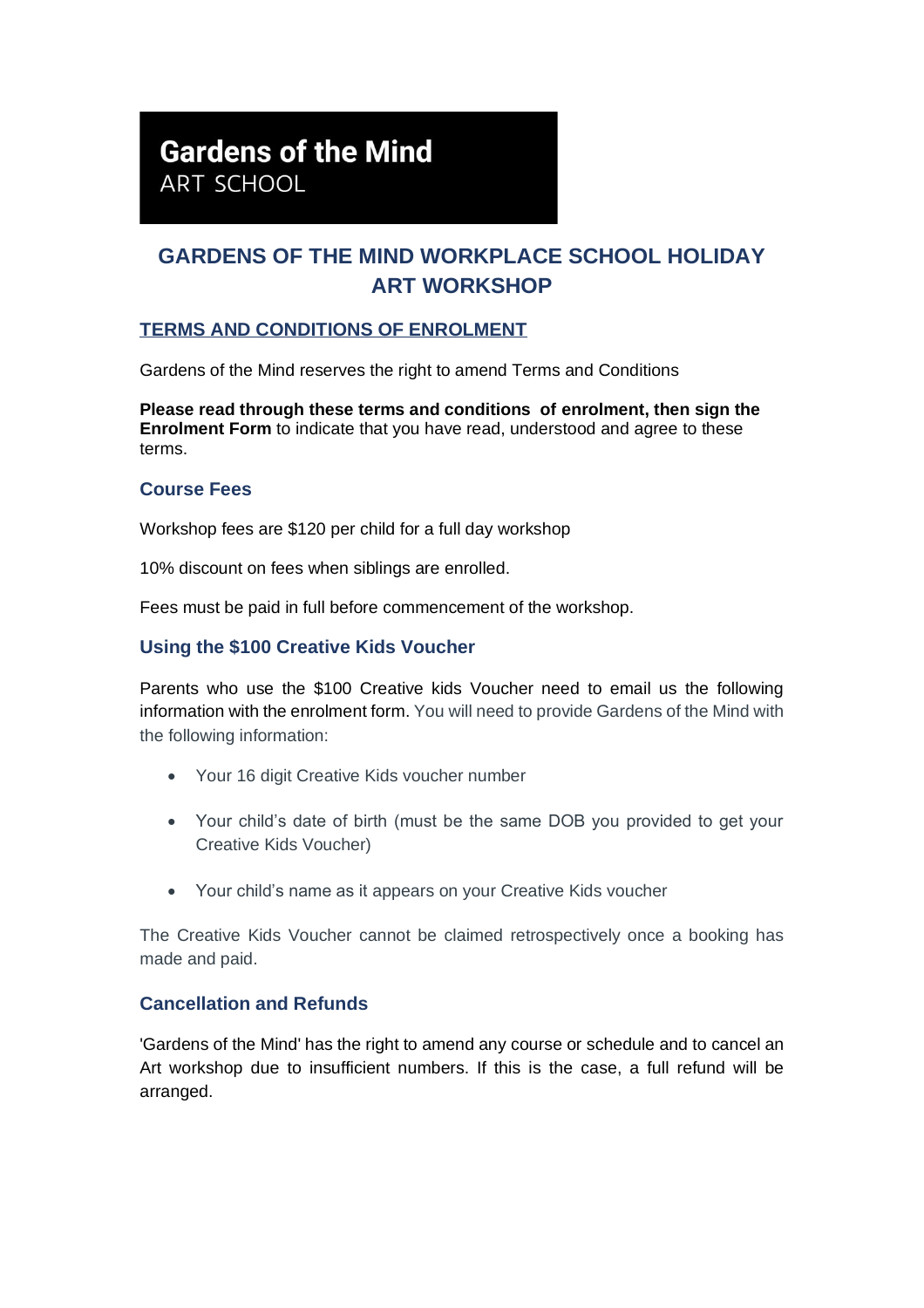If a child misses an art workshop, the student will not be entitled to a 'make-up' workshop.

Cancellations or changes to bookings can be made up to the enrolment cut-off date (on the online booking form) and a full refund will be given.

Notification of **cancellations of a booking must be made in writing via email** by the parent/carer. If this is the case, Gardens of the Mind will contact the parent/ carer to organise the refund payment.

For **cancellations made after the cut-off date fees are non-refundable**. You may substitute a friend (or sibling) to attend the same workshop you booked for your child at no cost. Please advise us of any substitutions before the workshop commences.

# **Art Materials**

All art materials are supplied for children's art classes. Parents need to provide a paint shirt, this can be an old t-shirt or shirt.

#### **Student Conduct**

In order for our art workshops to be fun and safe for all participants we expect all workshop participants to be respectful of other participants, their teacher and all artworks and property. We expect students to follow our behavior guidelines (See website). If a child continually exhibits inappropriate or disruptive behaviors their parent will be notified and the child may be excluded from the workshop.

Cleaning of the workshop area is a shared responsibility.

# **Punctuality**

Workshop participants are requested to be punctual for the workshop. Children's attendance will be registered at the beginning of class and after the lunch break. Parents are required to sign their children in and out of the art workshop per day. If your child will not be attending a workshop on the scheduled day, please contact us so we are aware your child will be absent. If children are not collected within 30mins of the finish of the workshop, parents may incur a \$20.00 fee

#### **Occupational Health and Safety**

Children suffering from an infectious or communicable disease identified by the Department of Health, must not attend a Gardens of the Mind School Holiday Art workshop.

No sharing of food is allowed or sharing of drink bottles and clothing.

#### **Medical Information**

Parents/ carers are requested to notify Gardens of the Mind of existing medical conditions, allergies or disabilities that may affect their child's performance in a